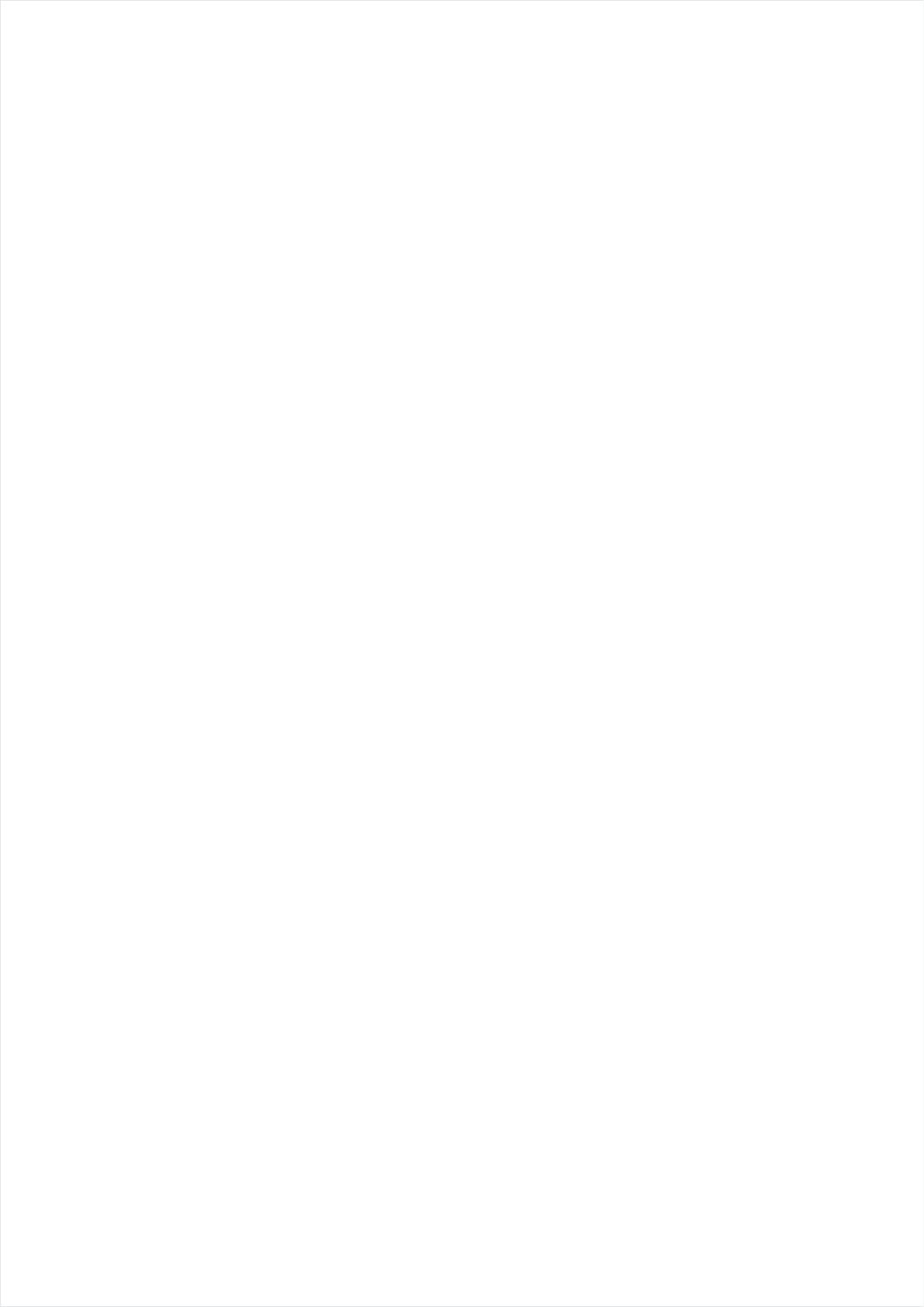**Human Resource for Sustainable Dairy Sector Development**

#### **PROCEEDINGS**

#### **One-Day Workshop**

 **on** 

# **Availability and Requirement of Dairy Science and Technology Related Human Resources in Nepal**

11 June, 2019 (28 Jestha, 2076)

Kathmandu, Nepal

#### **Edited by:**

Tek Bahadur Thapa Uttam K. Bhattarai Bimal Kumar Dahal

#### **Organized by:**

College of Applied Food and Dairy Technology (CAFODAT) Department of Food Technology and Quality Control (DFTQC) National Dairy Development Board (NDDB) Dairy Development Corporation (DDC) Nepal Dairy Association (NDA) Dairy Industries Association (DIA) Nepal Dairy Science Association (NDSA) Nepal Food Scientist and Technologist Association of Nepal (NEFOSTA)

#### **Supported by:**

Food and Agriculture Organization (FAO) Nepal Livestock Sector Innovation Project/GoN 2019 (2076)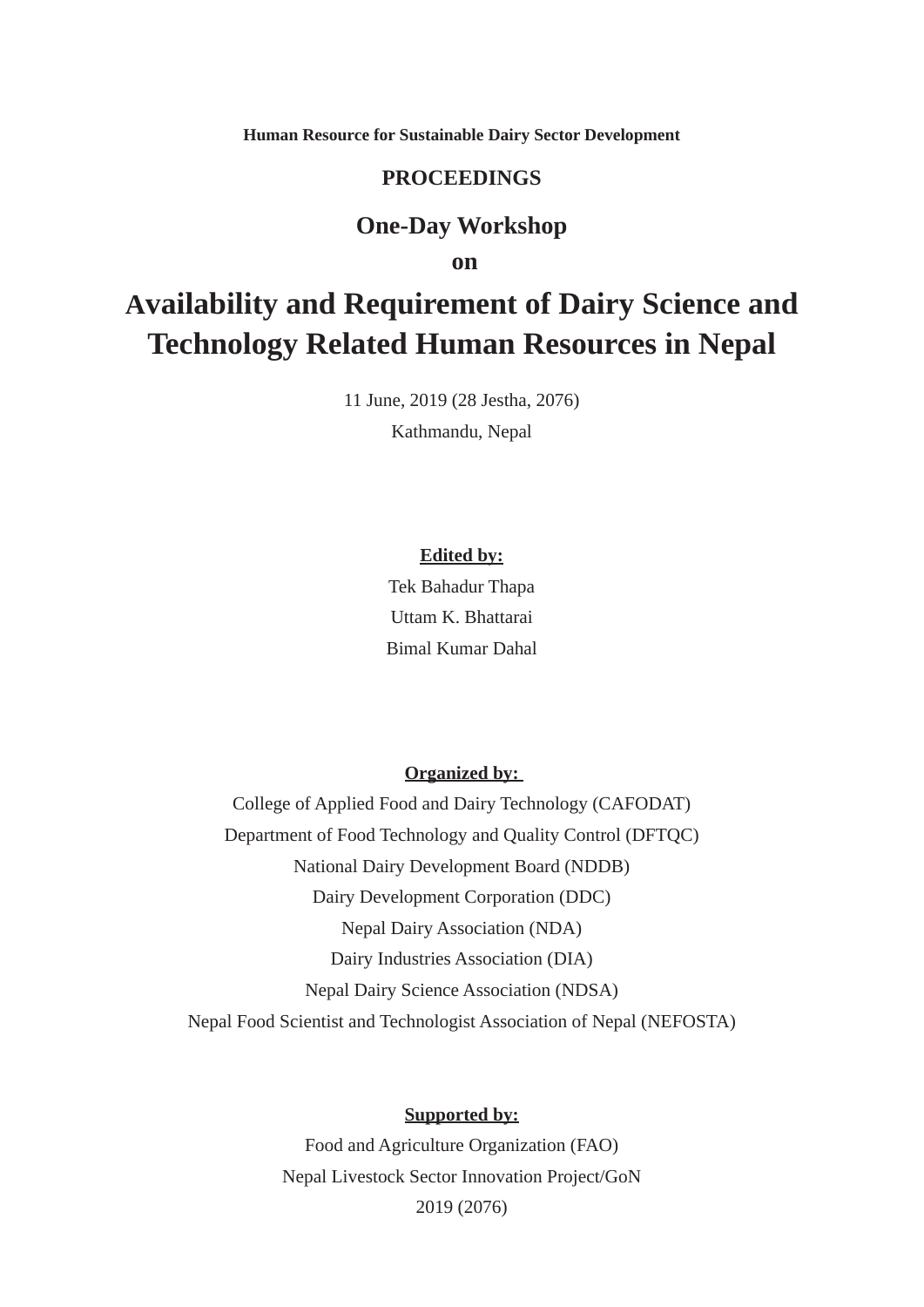

# **PROCEEDINGS ONE-DAY WORKSHOP ON AVAILABILITY AND REQUIREMENT OF DAIRY SCIENCE AND TECHNOLOGY RELATED HUMAN RESOURCES IN NEPAL**

| Published by            | $\ddot{\phantom{a}}$ | College of Applied Food and Dairy Technology (CAFODAT)<br>Department of Food Technology and Quality Control (DFTQC)<br>Nepal Dairy Science Association (NDSA) |
|-------------------------|----------------------|---------------------------------------------------------------------------------------------------------------------------------------------------------------|
| No. of Copies Printed : |                      | $500$ pcs                                                                                                                                                     |
| Copyrights              | $\ddot{\phantom{a}}$ | CAFODAT, DFTQC & NDSA                                                                                                                                         |
| Price                   | $\ddot{\phantom{a}}$ | NRs. 400.00<br><b>US\$ 15.00</b>                                                                                                                              |
| Year of Publication :   |                      | 2076 BS (2019 AD)                                                                                                                                             |
| Printed at              | $\ddot{\phantom{a}}$ | <b>Print and Art Service</b><br>Bagbazar, Kathmandu<br>Tel: 01-4244419, 4239154                                                                               |

#### **RECOMMENDED CITATION:**

Thapa, T.B., Bhattarai, U.K. and Dahal, B.K. (2019). Proceedings of One-day Workshop on Availability and Requirement of Dairy Science and Technology Related Human Resources in Nepal; jointly organised by CAFODAT, DFTQC, NDDB, DDC, DIA, NDA NDSA and NEFOSTA; 11 June, 2019 Kathmandu, Nepal.

**Cover Photo** : Cross section of workshop participants posing for photo session.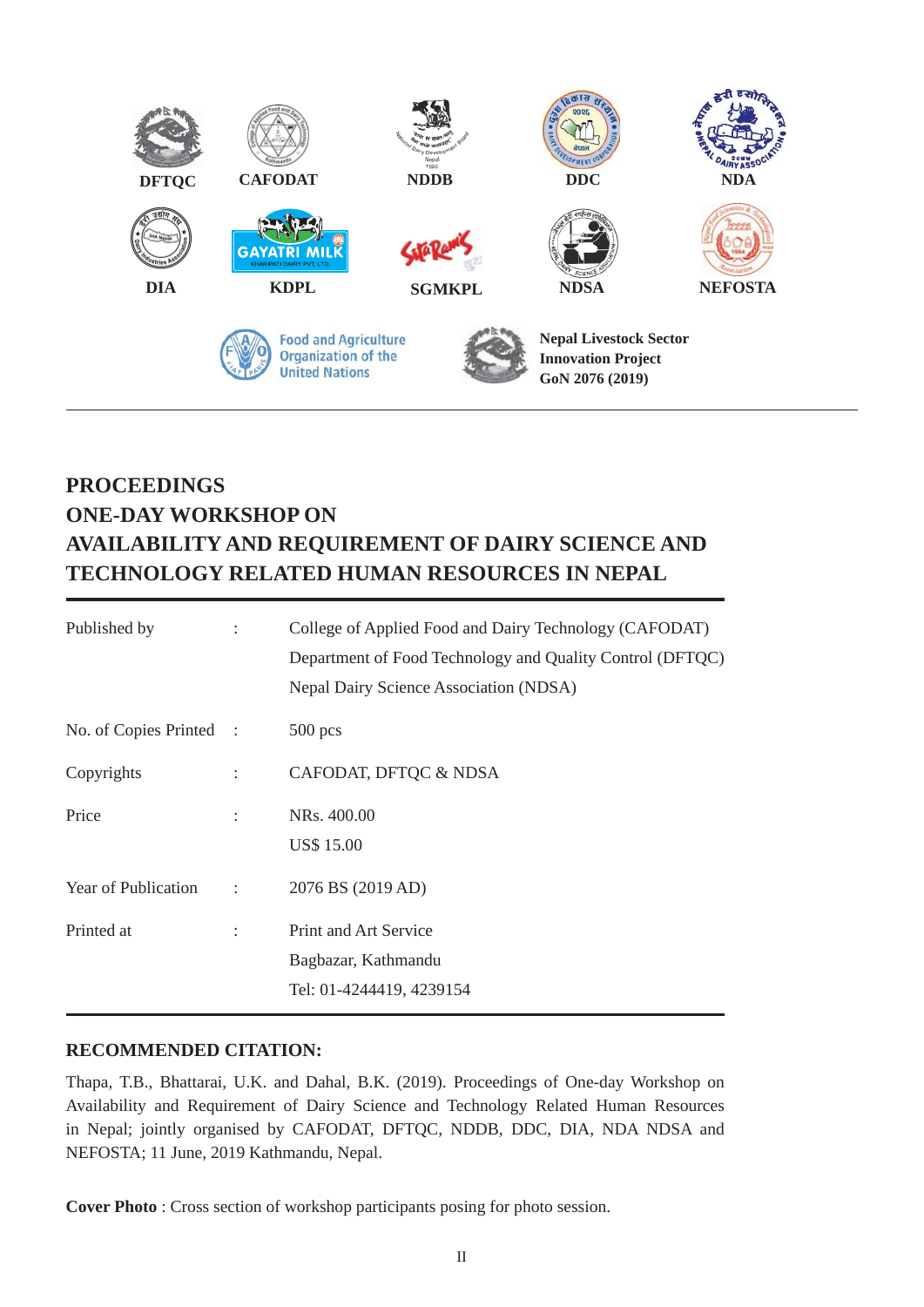## **TABLE OF CONTENTS**

 $\sim$ 

| <b>Cover Page</b>                                                                                                                                                               | $\rm I$   |  |
|---------------------------------------------------------------------------------------------------------------------------------------------------------------------------------|-----------|--|
| Table of Contents                                                                                                                                                               | III       |  |
| Acronyms                                                                                                                                                                        | IV        |  |
| Foreword                                                                                                                                                                        | V         |  |
| Preface                                                                                                                                                                         | VI        |  |
| <b>Chapter 1: Workshop Rationale</b>                                                                                                                                            | $1 - 3$   |  |
| Chapter 2: Opening session                                                                                                                                                      | $4 - 6$   |  |
| Chapter 3: Technical session                                                                                                                                                    | $7 - 53$  |  |
| 3.1. Government Policies and Programs in Developing Dairy sub-sector focusing on Human<br>Resources with respect to Processing and Marketing; Babu K. Pant and Balak Chaudhary. | $11 - 17$ |  |
| 3.2. Regulatory System of Dairy Businesses in Nepal – Challenges and Way Forward; Sanjeev<br>Kumar Karn et el.                                                                  | 18-26     |  |
| 3.3. Current Status, Requirement and Availability of Technical Human Resources in the Dairy<br>Industries; Arniko Rajbhandari.                                                  | 27        |  |
| 3.4. Human Resource Development for Nepalese Dairy Sector: Current Status, Issues and Way<br>Forward; Tek B. Thapa et el.                                                       | 28-36     |  |
| 3.5. DDC Perspective: Technical Manpower Constraints and Way Forward; Govind R. Joshi.                                                                                          | 37        |  |
| 3.6. Availability and Requirement of Technical Human Resources for Dairy Industries in Nepal;<br>Uttam K Bhattarai et el.                                                       |           |  |
| Chapter 4: Group work, Plenary and Closing Session                                                                                                                              |           |  |
| Chapter 5: Summary of Findings and Recommendations                                                                                                                              |           |  |
| <b>Workshop Photos Gallery</b>                                                                                                                                                  | 65-72     |  |
| <b>Annexes</b>                                                                                                                                                                  |           |  |
| <b>Annex-1: Workshop Programmes</b>                                                                                                                                             | 74-77     |  |
| Annex-2: Workshop Participants                                                                                                                                                  | 78-80     |  |
| <b>Annex-3: PowerPoint Presentations</b>                                                                                                                                        |           |  |
| Annex-3.1: Needs of skill and innovation through R&D Prof. Bhesh Bhandari                                                                                                       |           |  |
| Annex-3.2: "गोठदेखि ओठसम्म" From Farm to Fork; Arniko Rajbhandari                                                                                                               |           |  |
| Annex-3.3: Technical Human Resources in Milk Processing Industries; RK Sapkota<br>108-116                                                                                       |           |  |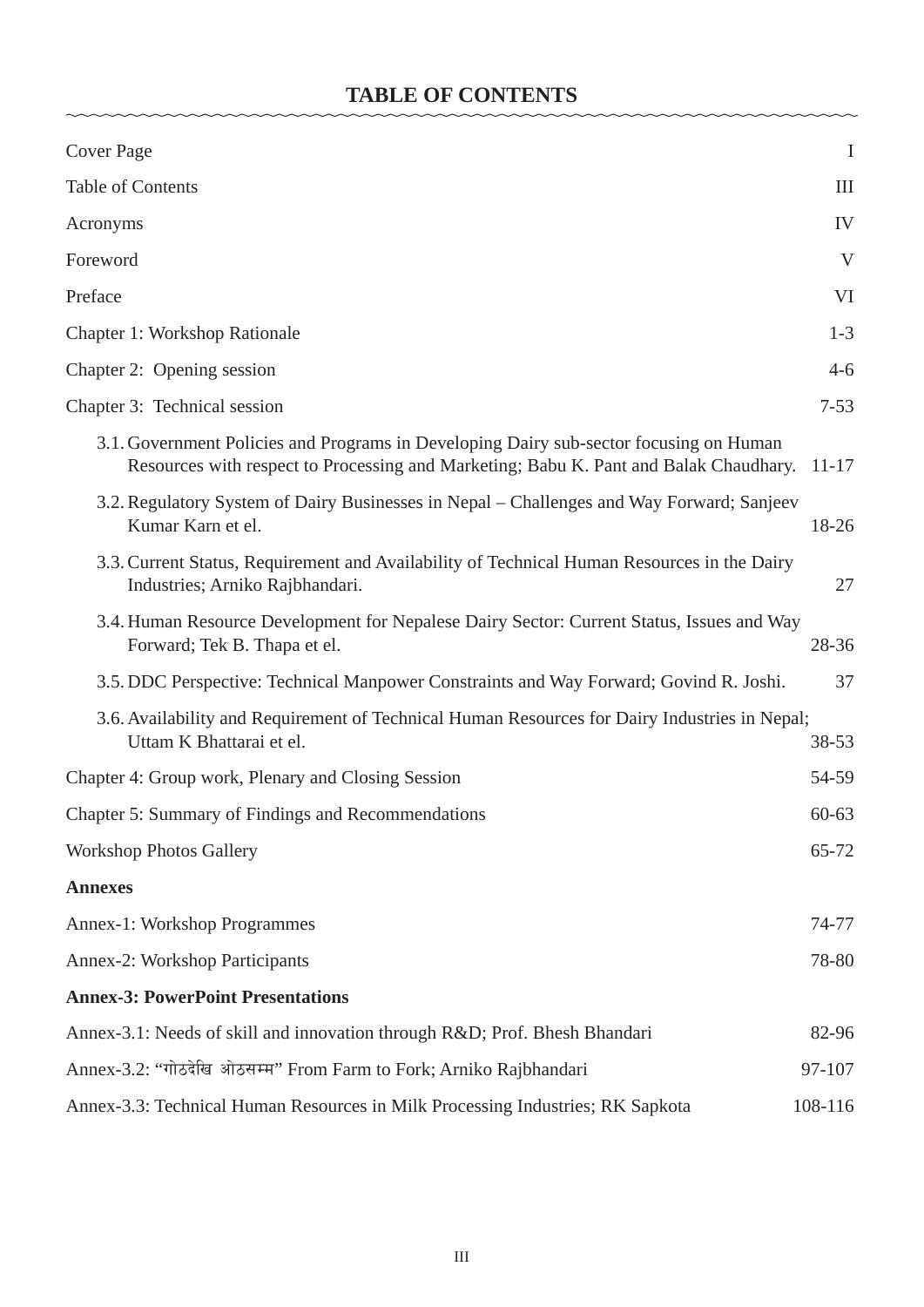## **ACRONYMS**

| <b>AEC</b>       | <b>Agro-Enterprises Centre</b>                         |
|------------------|--------------------------------------------------------|
| <b>AFU</b>       | Agriculture and Forestry University                    |
| B.S.             | <b>Bikram Sambat</b>                                   |
| <b>CBS</b>       | <b>Central Bureau of Statistics</b>                    |
| <b>CDCAN</b>     | <b>Central Dairy Cooperatives Association of Nepal</b> |
| <b>CIP</b>       | Cleaning-in-place                                      |
| <b>DDC</b>       | Dairy Development Corporation                          |
| <b>DFTQC</b>     | Department of Food Technology and Quality Control      |
| <b>DIA</b>       | Dairy Industries Association                           |
| <b>DLS</b>       | Department of Livestock Services                       |
| D <sub>o</sub> C | Department of Cooperatives                             |
| DT               | Dairy Technology                                       |
| <b>FAO</b>       | Food and Agriculture Organisation                      |
| <b>GDP</b>       | <b>Gross Domestic Product</b>                          |
| GoN              | Government of Nepal                                    |
| <b>HRD</b>       | Human Resource Development                             |
| <b>MIS</b>       | <b>Management Information System</b>                   |
| <b>MOALD</b>     | Ministry of Agriculture and Livestock Development      |
| <b>NARC</b>      | <b>Nepal Agriculture Research Council</b>              |
| <b>NASA</b>      | <b>Nepal Animal Science Association</b>                |
| <b>NDA</b>       | <b>Nepal Dairy Association</b>                         |
| <b>NDDB</b>      | <b>National Dairy Development Board</b>                |
| <b>NDSA</b>      | <b>Nepal Dairy Science Association</b>                 |
| <b>NEFOSTA</b>   | Nepal Food Scientists and Technologists Association    |
| <b>NPC</b>       | <b>National Planning Commission</b>                    |
| <b>NVA</b>       | Nepal Veterinary Association                           |
| <b>NVC</b>       | <b>Nepal Veterinary Council</b>                        |
| P.U              | Purbanchal University                                  |
| <b>PSC</b>       | <b>Public Service Commission</b>                       |
| R&D              | <b>Research and Development</b>                        |
| <b>SAP</b>       | System Application & Product                           |
| <b>SMP</b>       | <b>Skimmed Milk Powder</b>                             |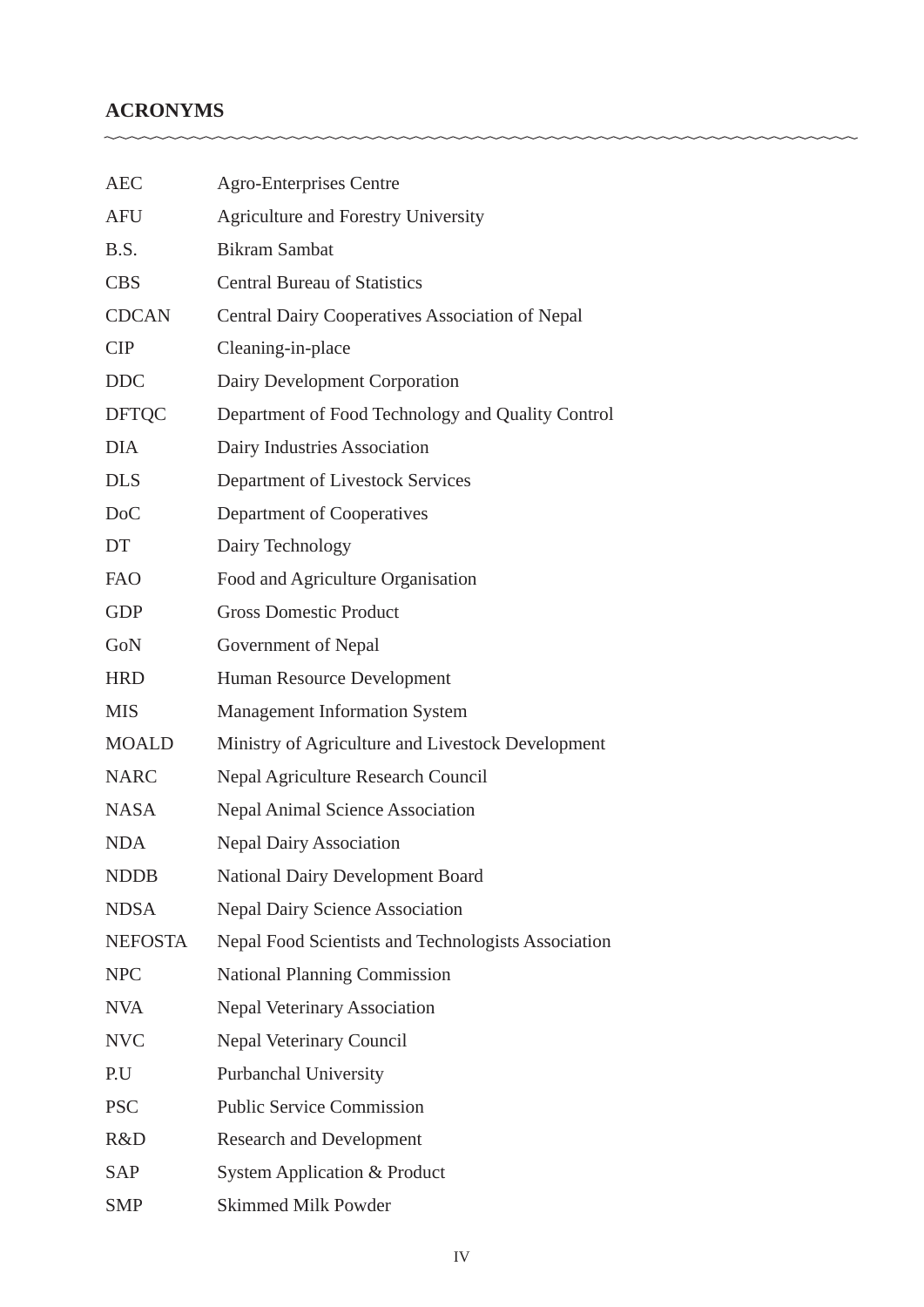Production and marketing of milk and milk products is on the increasing trend due to increased market access, and change in the consumer habits and demand. It is mainly due to the improved government interventions and support services through number of livestock development programme and projects. However, per capita requirement of milk, as recommended by WHO, is yet to be achieved in the country. It can be expected that this lacking will be met within couple of years.

Development of agriculture is a pre-requisite to the overall economic growth of Nepal. Production of safe and quality raw materials for industrial processing should be the main goal of agricultural production, and safety and quality assurance of processed agro-products is must for sustainable agriculture development. Till date, Nepalese agriculture is seriously lacking in achieving sustainability by assuring the safety and quality. Dairy sector is not the exception to this reality.

Major problem is inadequate number of technical human resources providing services in the dairy value chain across the country. Furthermore, there is no clear action plan to integrate dairy value chains with the academic programs producing technical dairy human resources.

To help resolve HR problem, this one-day workshop on **Availability and Requirement of Dairy Science and Technology Related Human Resources in Nepal** with the theme **Human Resource Development for Sustainable Dairy Sector Development** is a timely effort. We hope the compilation of workshop recommendations, full papers presented in the event and other details in the form of this Proceeding would be a milestone for the dairy sector development.

We hope this publication will be a reference document for the planners and decision-makers, entrepreneurs, academia and other dairy value chain stakeholders.

We want to express our sincere thanks to the editorial team, especially Mr. Tek Bahadur Thapa, Chairman, Nepal Dairy Science Association, for his efforts bringing out this proceeding.

Adj. Prof. Uttam K. Bhattarai Prof. Jagat Bahadur K.C.  **Member Secretary Chairperson**

### **Workshop Organizing Committee**

Date: 2076/07/07 (24th October, 2019)